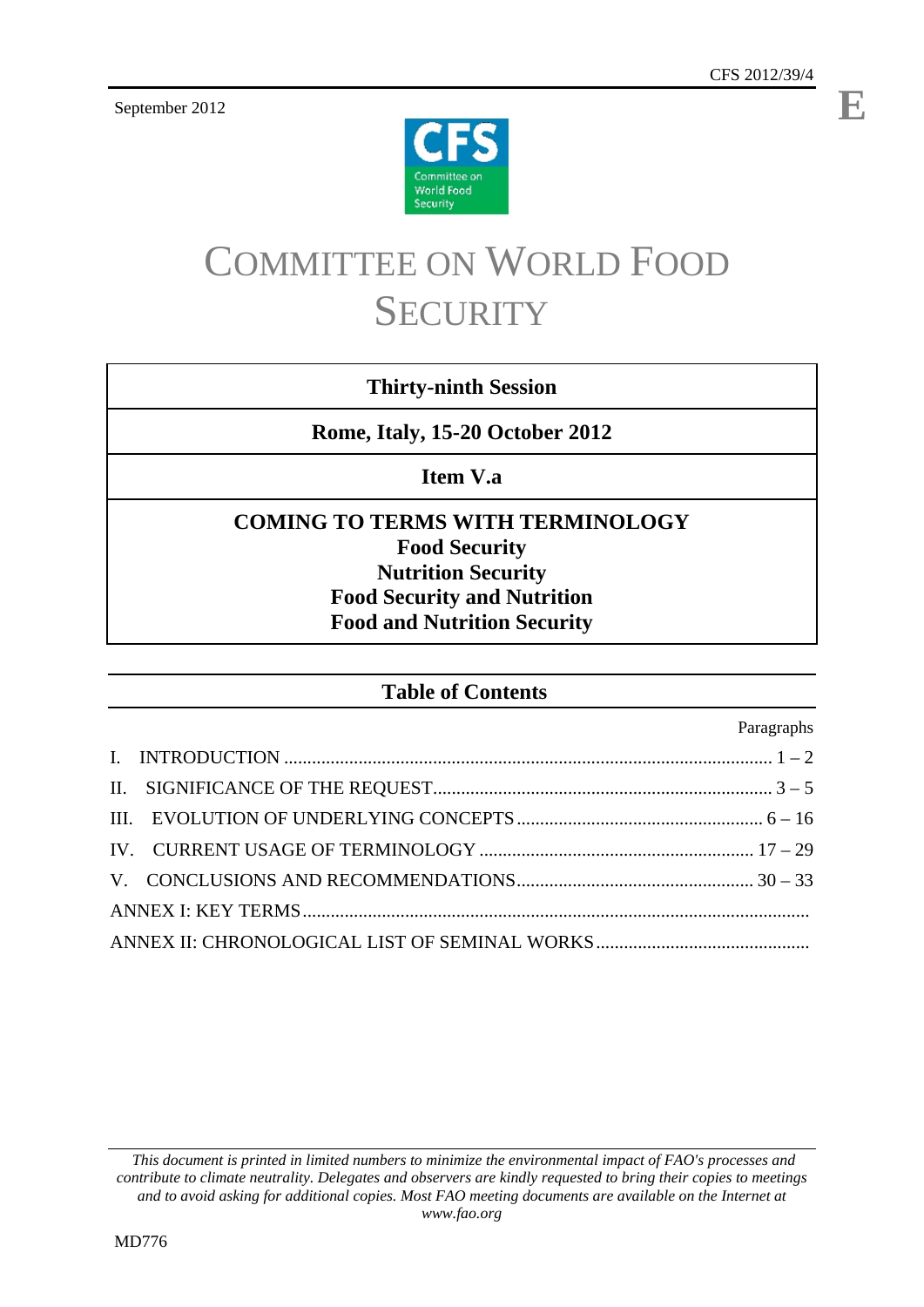# **For decision by the Committee**

Based on an in-depth review and discussions of the meaning and different uses of the terms "Food Security", "Food Security and Nutrition", "Food and Nutrition Security" and "Nutrition Security", the Committee:

- i) Recognises the long history and evolution of the meaning and use of the terms food security and nutrition security,
- ii) Acknowledges that the term "food and nutrition security" best reflects the conceptual linkages between food security and nutrition security, while also expressing a single integrated development goal to help guide policy and programmatic action effectively,
- iii)Recognizes that currently there is no consensus among member states about the use of the combined term "food and nutrition security" ; many strongly support the use of the combined term whereas others question it for the following reasons: (a) the policy implications for countries have not adequately been discussed, (b) the possible implications for the mandate of the CFS have not yet been sufficiently explored, and, (c) linguistic reasons.
- iv) Recommends that the Bureau, in consultation with the Advisory Group and the joint secretariat determines the scope and timing of further work to be carried out to address the issues under point ( iii) above, and that based on priorities and available resources the results of this work should be presented to the CFS plenary.

# **I. INTRODUCTION**

1. In 2011, the 37<sup>th</sup> Session of the Committee on World Food Security (CFS) called on 'the Bureau, in consultation with the Advisory Group and the Secretariat, as well as with relevant international organizations, in particular World Health Organization (WHO) and United Nations Children's Fund (UNICEF), to propose options on the meaning and different uses, if any, of the terms "Food Security", "Food Security and Nutrition", "Food and Nutrition Security" and "Nutrition Security" to the CFS Session for the standardization of the official terminology that the Committee should use..." (CFS 37, 2011). This document responds to that request. It presents a brief review of the historical evolution in the understanding of underlying concepts and then summarises current usage of the various terms under review. Finally, it examines and proposes various options that the Committee may consider for standardizing its official terminology.

2. Over the years numerous formulations and conceptual frameworks have been put forward to define food security and nutrition and their inter-relationship. Some key terms used in this document are included in Annex 1, in addition to an annotated list of the most seminal works related to the topic under discussion in Annex 2. An effort has been made to use this body of literature to distil the essential meaning of key terms and to suggest a way of thinking about them that will allow public discourse to move forward in an integrated and constructive manner.

## **Key Messages:**

i) We all work towards the eradication of food insecurity, hunger and malnutrition, consistent with the right to adequate food and the right to be free from hunger. To ensure a successful outcome of this multidisciplinary goal, professionals and policy makers across relevant disciplines and sectors need to speak the same language.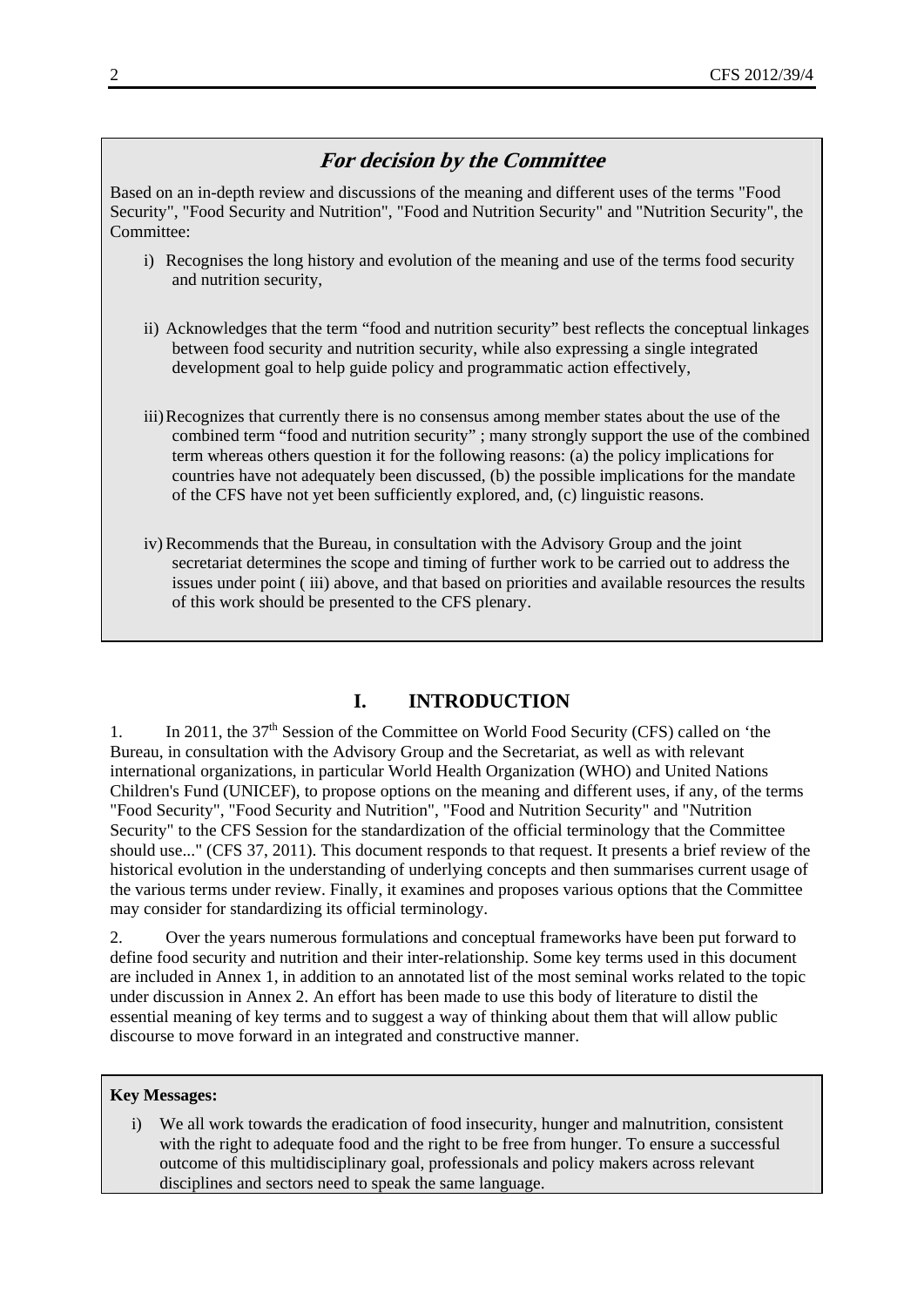- ii) The terms under discussion have evolved over several decades, based on different perspectives by leading professional communities of practice, especially nutrition and public health experts and professional groups working in the socio-economic, food and agriculture domains.
- iii) There is wide recognition of the four dimensions of food security availability, access, utilization and stability - and the three main determinants of nutrition security - access to food, care and feeding, and health and sanitation.
- iv) The terms may take on a different meaning when applied at global or national levels versus household or individual levels.
- v) In those cases where translation is an issue caution is in order to ensure the agreed upon language is adhered to; it is also noted that in certain languages countries may choose not to use the combined term in their national contexts.
- vi) While there is significant overlap in the content of the multidisciplinary definitions of food security and nutrition security, some communities of practice will feel more comfortable with one term or the other. Mutual agreement and acceptance of a common term, endorsed and recommended by CFS, will greatly facilitate future communication, decisions and actions that support the eradication of food insecurity, hunger and malnutrition.

# **II. SIGNIFICANCE OF THE REQUEST**

3. The relationship between food and nutrition is straightforward from a technical perspective. Nevertheless, reaching agreement on a technically and politically acceptable definition of food security and its relationship to nutrition and nutrition security has not been so straightforward. Currently, the terms food security, food security and nutrition, and food and nutrition security are all being used. Sometimes they are used in ways specifically intended to make a distinction between food security and nutrition or nutrition security. Sometimes they are used interchangeably and sometimes in ways that highlight the interrelationship between food and nutrition. Often the way these terms are used is linked to different communities of practice or professional groups that tend to emphasize specific aspects of what are essentially multi-disciplinary concepts. The terms may also take on different meanings, when they are applied at the global, national, household or individual level.

4. Furthermore, some of the terms can take on a different meaning when translated from English into other languages. In particular, while the concepts of food security and nutrition (or nutrition security) may be well understood as separate terms, when combined into 'food security and nutrition' or 'food and nutrition security', the concepts do not always translate well into a number of key languages. In these cases, caution is in order to ensure the agreed upon language is adhered to that is consistent with their usage in the national contexts.

5. This lack of consistency in the use of these terms across disciplines and languages has often prevented meaningful discussion on how best to achieve food security and improved nutrition – both of which are central to the overall objectives of CFS. As a result, policy makers may encounter problems caused by the confusion around the use of the terminology. Therefore, as CFS is building its reputation as "the foremost inclusive intergovernmental and international platform on issues related to food security and nutrition" it is of paramount importance that CFS has a common and full understanding and appreciation of key terms and their implications for the work of the Committee and its Member States and constituents.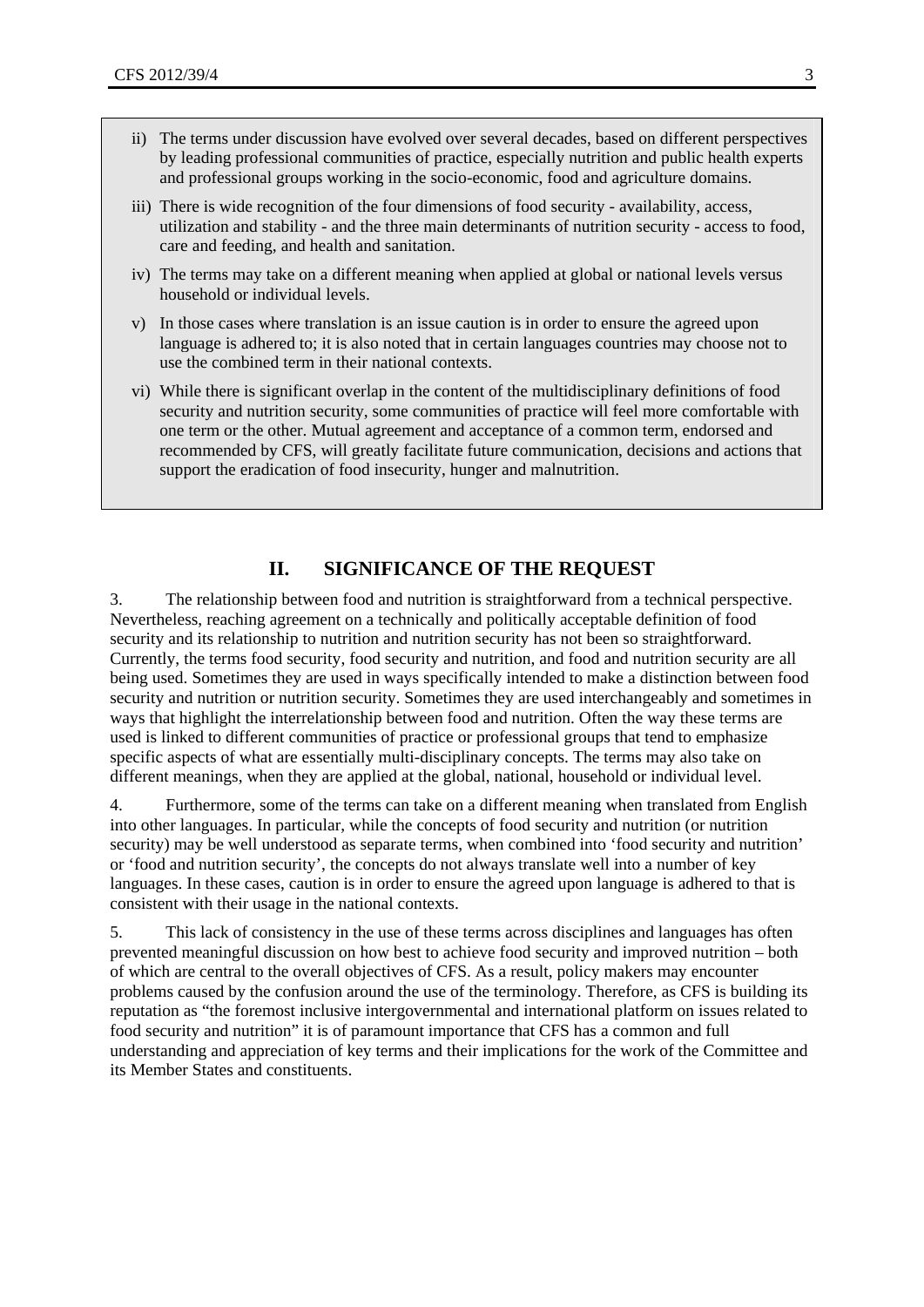# **III. EVOLUTION OF UNDERLYING CONCEPTS**

6. The basic concepts underlying the terms "food security" and "nutrition security" as we know them today were articulated in the early 1940s during World War II. In 1943, forty-four forwardlooking governments met in Hot Springs, Virginia, USA, to consider the goal of freedom from want in relation to food and agriculture. They concluded that "freedom from want" meant a secure, adequate and suitable supply of food for every man, woman and child, where "secure" referred to the accessibility of the food, "adequate" referred to the quantitative sufficiency of the food supply and "suitable" referred to the nutrient content of the food supply.

7. At the same time, as many parts of war-torn Europe were suffering from severe hunger and in some cases, famine, the Hot Springs Conference accorded first priority to achieving "freedom from hunger." Participants believed that in the immediate post-war period the most urgent demand would be for cereals and other foods that maintain minimum levels of dietary energy. Once production of staple foods had been restored, it would be necessary to increase the production of foods containing protein and other nutrients necessary to maintain good health. They also stressed that poverty was the first cause of hunger and want, and considered that, in the longer term, global economic growth and employment creation would be necessary to reduce poverty and achieve adequate nutrition for all.

8. Food and agricultural policies in the 1950s and 1960s continued to focus mainly on increasing productivity, production and marketing of major staples, principally wheat and rice. The longer term goal of achieving freedom from want by reducing poverty dropped out of sight. During this period major wheat exporting countries held large surpluses which they disposed of through commodity food aid programmes intended to rid the world of hunger.

9. In 1966, the United Nations adopted the International Covenant on Economic, Social and Cultural Rights which enshrined the right to adequate food and the right to be free from hunger and underlined the obligation of States to take measures which are needed, "to improve methods of production, conservation and distribution of food by making full use of technical and scientific knowledge, by disseminating knowledge of the principles of nutrition…" and "…to ensure an equitable distribution of world food supplies in relation to need" (Article 11). This laid the foundations for the broad concept of food security while also recognizing the importance of nutrition.

10. In the early 1970s a succession of poor harvests worldwide led to a drawdown on global grain stocks, market shortages, rising food prices in many countries and a significant decline in per capita availability of grains and other starchy staples. A World Food Conference was held in Rome in 1974 to address the crisis. It developed the following food supply-based definition of food security: *"Availability at all times of adequate world food supplies of basic foodstuffs to sustain a steady expansion of food consumption and to offset fluctuations in production and prices."*

11. In response to the 1974 World Food Conference (WFC) recommendations, the UN/FAO Committee on World Food Security (CFS) and the Administrative Committee on Coordination Subcommittee on Nutrition (ACC SCN) were created. At that time, the focus of CFS was on increasing global grain production and stabilizing world grain markets on the assumption that these actions would be enough to ensure that all people everywhere had enough food to eat. On the other hand, it fell to the ACC SCN to ensure that nutritional activities and programmes of the UN system focused on securing access of all people everywhere to a well-balanced diet that would provide the essential nutrients needed for a healthy and active life.

12. Emphasis on consumption, which relates to the demand side and issues of access by vulnerable people to food, is closely identified with the seminal study of Amartya Sen (1981) who expanded the concept of food security with a focus on the entitlements of individuals and households. This study led to the recognition that sufficiency of food supply was not enough to guarantee food security unless poor and vulnerable people also had the physical and economic access to that food. At the height of the second world food crisis caused by a series of poor grain harvests in the early 1980s, a revised and broadened concept of food security was proposed by FAO and endorsed by CFS in 1983. It was linked to three specific goals: adequacy of food supplies, stability in food supplies and markets, and security of access to supplies.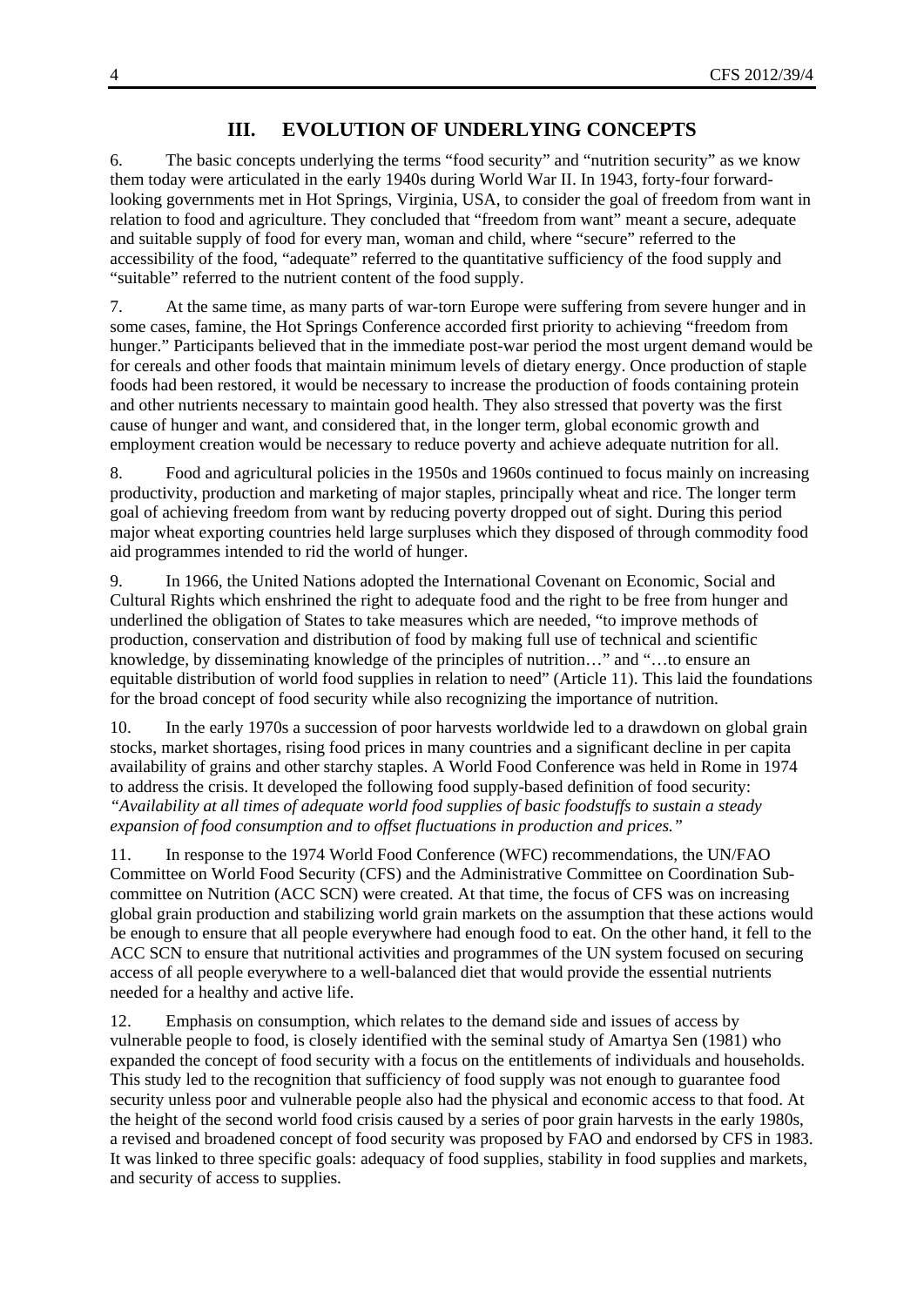13. In 1986, the World Bank released a report entitled Poverty and Hunger, focusing on the temporal dynamics of food insecurity. The report attributed both chronic hunger and transitory food insecurity to poverty and lack of income. Such vulnerable households could best be assisted by simultaneously addressing the multitude of underlying factors that kept them trapped in poverty.

14. Multisectoral nutrition planning emerged in the early 1970s, as a bold new approach to combating malnutrition. This approach emphasised nutritional deprivation as a concern of public policy and in relation to economic planning at the national level and the planning for nutritional improvement as a central component of overall development planning. This was in reaction to the food-supply planning approach which is based on the assumption that if rates of growth in food production can be made to increase faster than population growth rates, the nutrition problem will be solved. The 1975 FAO report, Food and Nutrition Planning, fully elaborated nutrition-based development planning approaches. It argued that malnutrition is not simply a problem of food availability, but is rather a function of poverty and of deprivation. Thus, while food supplies may need to be increased, the central thrust of food and nutrition planning must be the reduction of the causes of deprivation that lead to malnutrition. Nutrition planning becomes central to overall development planning because a prime objective of planning needs to be the sustained reduction of malnutrition.

15. Looking at both adequate food availability and access to food in the 1980s brought about a new understanding of hunger and malnutrition, including undernutrition and micronutrient malnutrition. In 1990, UNICEF introduced a Conceptual Framework for Understanding the Causes of Malnutrition which made a clear distinction between food and non-food factors (care and health) that were deemed essential for child nutrition. This was then further elaborated by the 1992 International Conference on Nutrition (ICN) as the very first intergovernmental meeting on nutrition, which developed and adopted the World Declaration and Plan of Action on Nutrition.

16. The nutrition and health community have long advocated for a better understanding of the key determinants of good nutrition and their inclusion achieving development objectives. This has led to new initiatives to mainstream nutrition considerations more effectively such as the Scaling-Up Nutrition (SUN) Movement established in 2010 by a range of stakeholders concerned with the lack of progress towards the reduction in hunger and undernutrition and the achievement of food and nutrition security for all.

# **IV. CURRENT USAGE OF TERMINOLOGY**

## Food Security

17. The 1996 World Food Summit (WFS) adopted the following definition: "Food security exists when all people at all times have physical and economic access to sufficient, safe and nutritious food to meet their dietary needs and food preferences for an active and healthy life." This definition has been identified with the four dimensions of food security: availability, access, stability and utilisation. It embodies the food and care-related aspects of good nutrition.

18. Following the WFS recommendation to establish national food insecurity and vulnerability information and mapping systems (FIVIMS), an Inter-Agency Working Group debated the interpretation of the definition of food security with respect to its adequacy from a nutritional perspective. This led to the development of Guidelines for National FIVIMS: Background and Principles in which the four dimensions of food security were confirmed and endorsed by CFS in 1998.

19. The 1996 World Food Summit definition of food security is still widely used and quoted today, with the sole addition of the word "social" to the phrase "physical, social and economic access". This definition was reaffirmed officially in the 2009 Declaration of the World Summit on Food Security. The CFS Reform Document adopted by the FAO Conference at the same time added the following explicit reference to the comprehensive coverage of nutrition in the interpretation of the official definition of food security: "The four pillars of food security are availability, access, utilization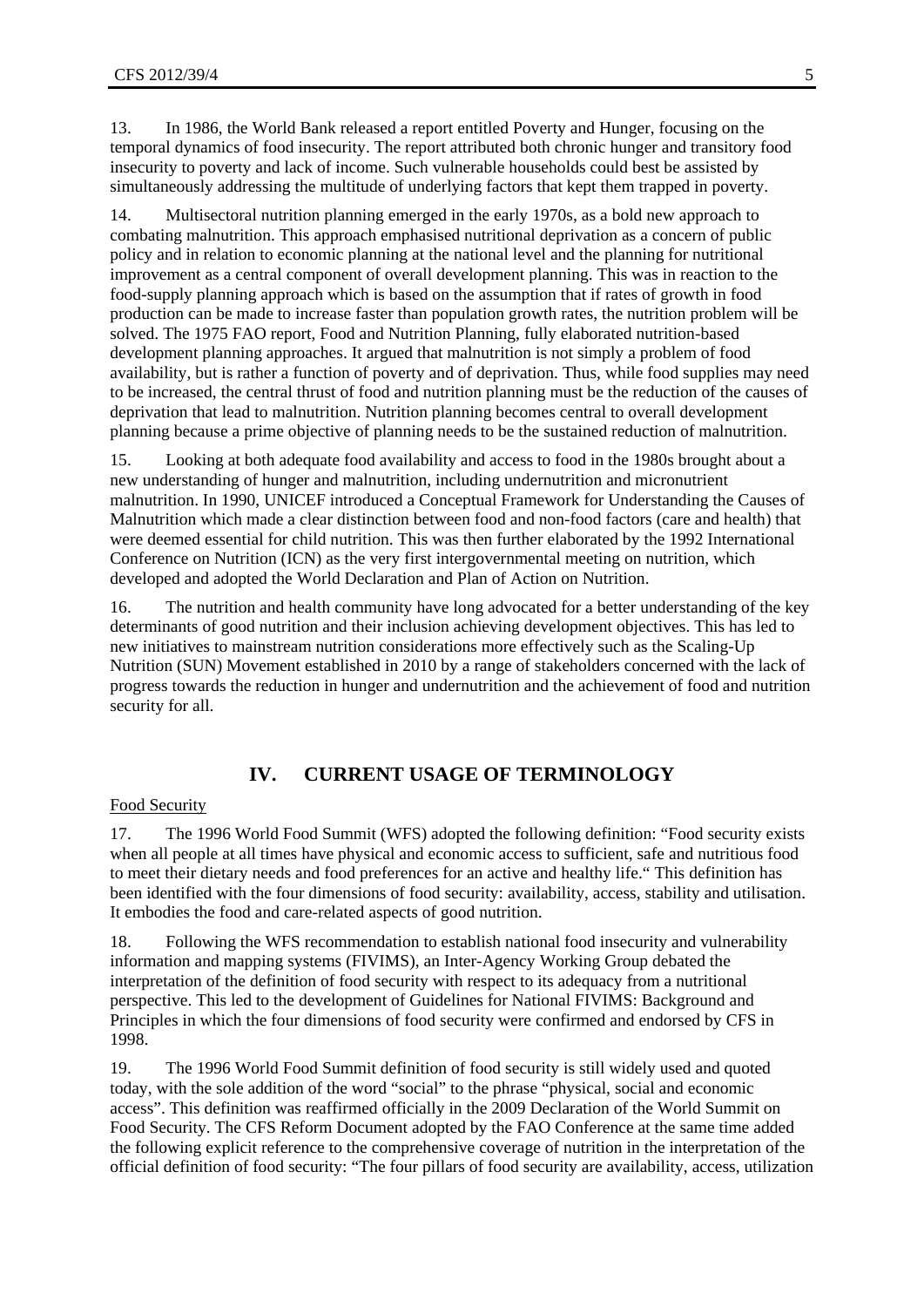and stability. The nutritional dimension is integral to the concept of food security and to the work of CFS." (CFS: 2009/2 Rev. 2).

## Nutrition Security

20. As the term "food security" evolved, the term "nutrition security" emerged in the mid-1990s. Nutrition security focuses on food consumption by the household or the individual and on how that food is utilized by the body. Building on UNICEF's Conceptual Framework, IFPRI proposed the following definition in 1995: "Nutrition security can be defined as adequate nutritional status in terms of protein, energy, vitamins, and minerals for all household members at all times."

21. In light of continuing hunger, poverty and malnutrition, efforts have continued to raise awareness of the meaning of "nutrition security". It's a condition that's achieved at the level of the individual. It combines having access to adequate food that fully satisfies nutritional needs with nonfood factors that enable a person to metabolize their food and use the nutrients to support growth and maintenance of the body and to carryout basic life functions. In 2006, the World Bank published a book on Repositioning Nutrition as Central to Development. It gives the following more elaborated definition of nutrition security: "Nutrition security exists when food security is combined with a sanitary environment, adequate health services, and proper care and feeding practices to ensure a healthy life for all household members." This same definition of nutrition security is also used by WHO in its forthcoming report of the Global Nutrition Policy.

22. The Road Map for Scaling-Up Nutrition (SUN), 2010 edition, elaborates on the definition as follows: "Nutrition security is achieved when secure access to an appropriately nutritious diet is coupled with a sanitary environment, adequate health services and care, to ensure a healthy and active life for all household members."

23. In an effort to focus attention on the point that nutrition security is only achieved when individuals actually consume the food they need rather than simply having access to it (as in the currently-accepted definition of food security), FAO has developed the following draft formulation: "Nutrition security exists when all people at all times consume food of sufficient quantity and quality in terms of variety, diversity, nutrient content and safety to meet their dietary needs and food preferences for an active and healthy life, coupled with a sanitary environment, adequate health, education and care." (FAO/AGN, March 2012)

## Food Security and Nutrition

24. While the broad definition of food security embodies key determinants of good nutrition, the term "food security and nutrition" has been used as a way to combine the two concepts described above. This term is most commonly used in the socio-economic and the food and agricultural communities of practice in recognition of the traditional emphasis on the food availability, access and stability dimensions of food security. In addition, it acknowledges the importance of key nutrition concerns such as care and feeding practices, public health and sanitation issues. This terminology is also used when practitioners want to make it clear that food security is a precondition to adequate nutrition and that different, but complementary actions are needed to achieve food security and nutrition objectives. In other words, food security actions should ensure that food systems provide all households with stable access to sufficient, appropriate and safe food, while nutrition-oriented action should ensure that households and individuals have the knowledge and supportive health and environmental conditions necessary to obtain adequate nutritional benefit from the food.

25. The CFS Reform Document uses the term "food security and nutrition" throughout. Since 2009, this term has been the standard for CFS documentation and is also used by FAO as one of its corporate strategic objectives: "Improved food security and better nutrition". The Committee's High Level Panel of Experts (HLPE) advises on "Food Security and Nutrition" and the Committee itself is charged with responsibility for developing a "Global Strategic Framework for Food Security and Nutrition". Adoption of this term by CFS in 2009 was consistent with the usage of the "Global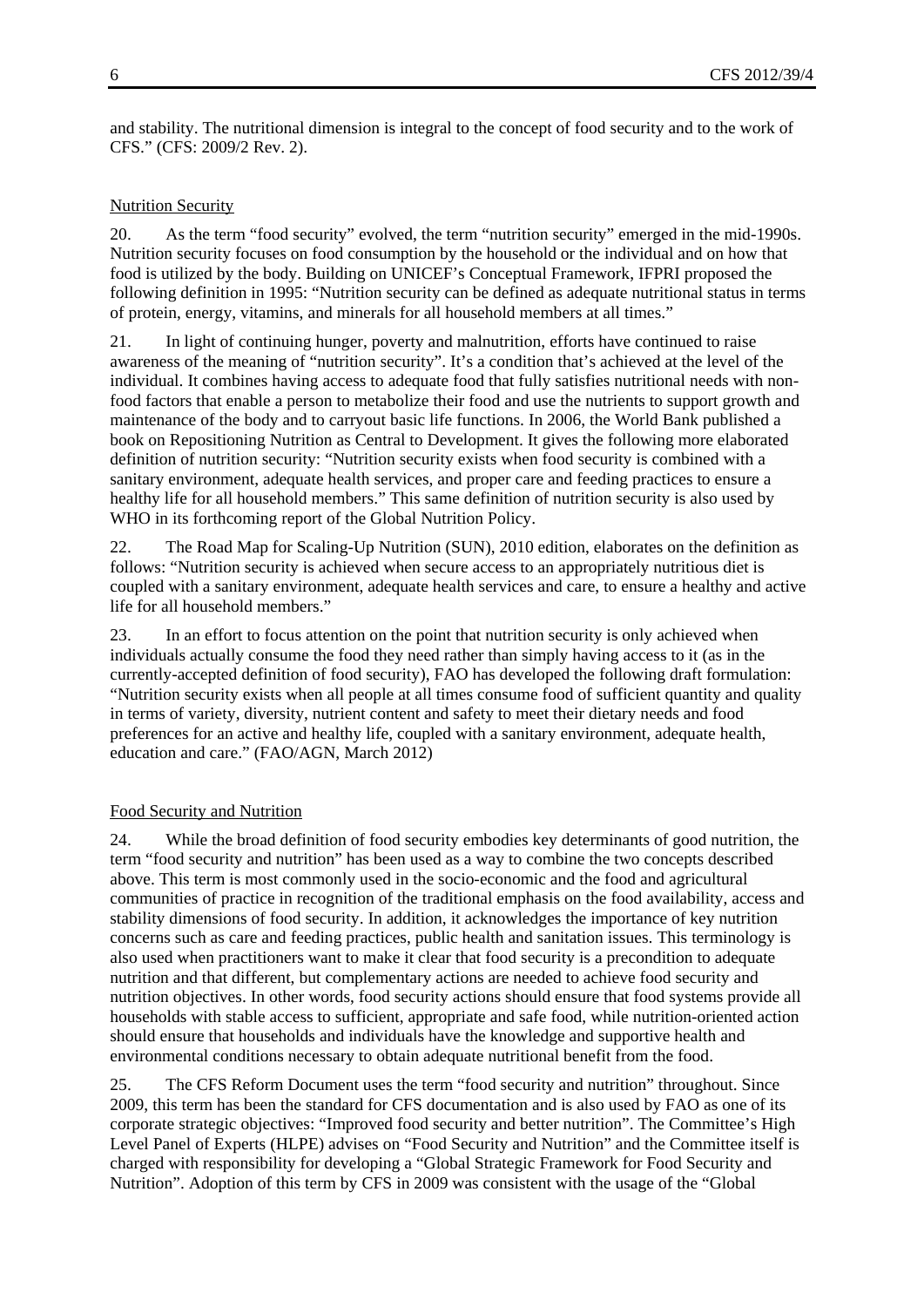Partnership for Agriculture, Food Security and Nutrition" that was also emerging at that time, and in many parts of the UN system this usage has become common practice. In line with this, the Secretary General's Special Representative carries the title "Special Representative for Food Security and Nutrition".

#### Food and Nutrition Security

26. "Food and nutrition security" is another way to combine elements of both food security and nutrition security. It is a term that has been used more frequently during the past number of years and has been advocated for in particular by the public health and nutrition communities to emphasise the need for greater integration of nutrition into food security policies and programmes. This term is preferred by those who wish to highlight the integral linkages between food security and nutrition security, not only linguistically but also conceptually, in particular at the household and individual level. The embedding of "nutrition" between "food" and "security" emphasizes that raising levels of nutrition is the ultimate goal.

27. IFPRI has used the term "Food and Nutrition Security" since the mid-1990s, and UNICEF and FAO have both developed formulations for this term: "Food and nutrition security is achieved when adequate food (quantity, quality, safety, socio-cultural acceptability) is available and accessible for and satisfactorily used and utilized by all individuals at all times to live a healthy and active life." (UNICEF, 2008) and "Food and nutrition security exists when all people at all times have physical, social and economic access to food of sufficient quantity and quality in terms of variety, diversity, nutrient content and safety to meet their dietary needs and food preferences for an active and healthy life, coupled with a sanitary environment, adequate health, education and care." [FAO/AGN, November 2011]

28. The Updated Comprehensive Framework for Action (CFA) released by the UN System High Level Task Force on Global Food Security (HLTF) in September 2010 also uses the term "food and nutrition security". The CFA opens with the following text, which associates the 1996 World Food Summit definition with the term "food and nutrition security": ".... Food and nutrition security: food security exists when all people, at all times, have physical, social and economic access to sufficient, safe and nutritious food which meets their dietary needs and food preferences for an active and healthy life. Food insecurity exists when people do not have adequate physical, social or economic access to food as defined above. Food security therefore covers availability, access, utilization and stability issues, and – because of its focus on the attributes of individuals – also embraces their energy, protein and nutrient needs for life, activity, pregnancy, growth and long-term capabilities."

29. The 6th Report on the World Nutrition Situation (2010) by SCN with the endorsement of FAO, WFP, WHO and UNICEF, contains a chapter on "Sustainable Food and Nutrition Security" which deliberately uses the term "food and nutrition security" throughout because of the importance attached to achieving nutrition security. WFP uses the term "food and nutrition security" throughout its Nutrition Policy (2012) and Strategic Plan (2008-2013) while the International Conference on Nutrition plus 21 (ICN+21) being organized by FAO and WHO in 2013 will also use this term.

# **V. CONCLUSIONS AND RECOMMENDATIONS**

30. The previous sections have discussed the evolution of the meaning and use of the terms "food security" and "nutrition security" as well as two ways in which the two terms have been combined as in "food security and nutrition" and "food and nutrition security". "Food security and nutrition" has been used more commonly when the intent was to distinguish between actions needed at the global, national and local levels from actions needed at household and individual levels. "Food and nutrition security" has been used in particular at the household and individual level and when the intent has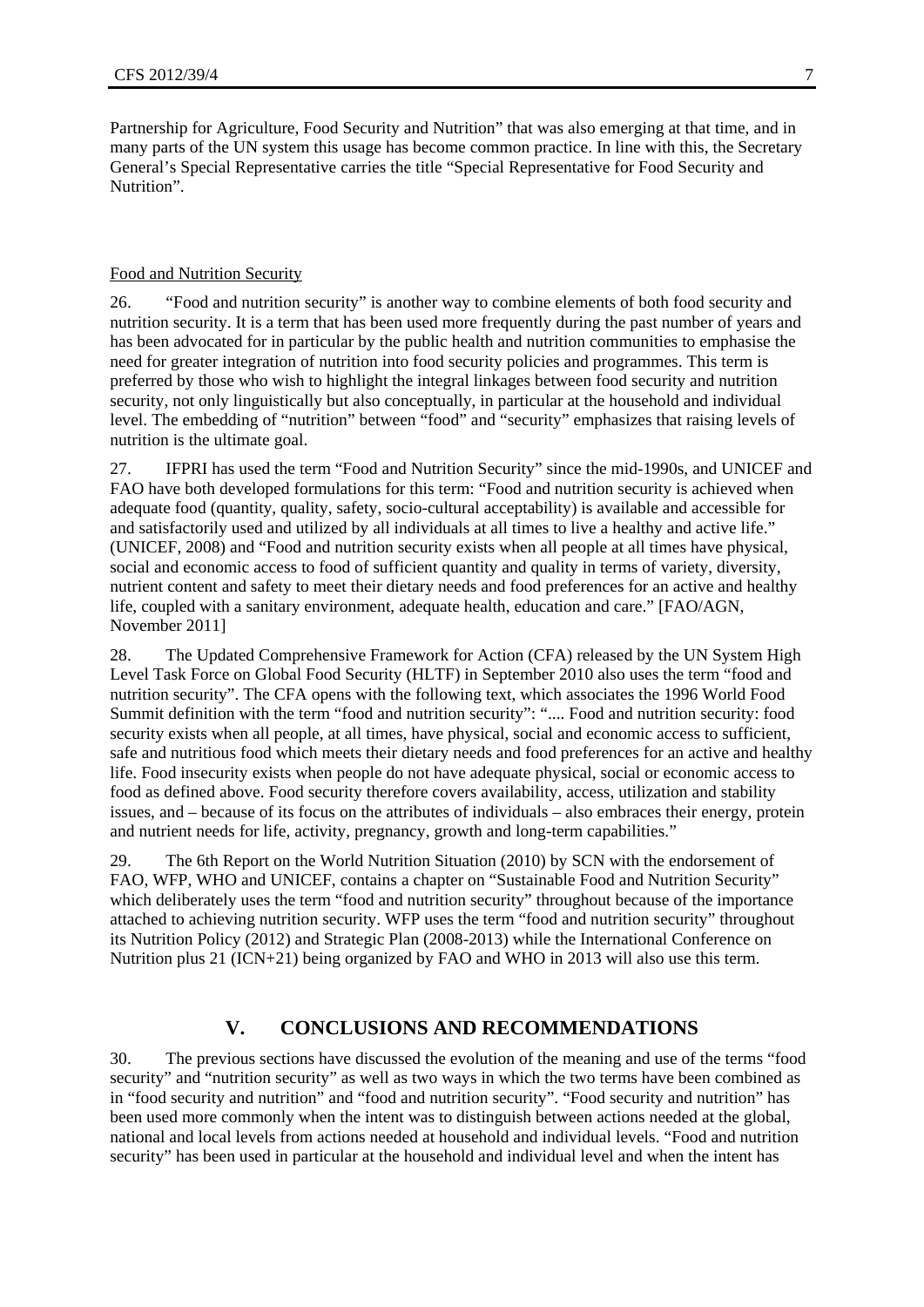been to focus attention on actions needed to mainstream nutrition considerations at all points throughout the food chain.

31. The current term used by CFS - "food security and nutrition" - places emphasis on the importance of two complementary but overlapping, concepts, namely "food security and nutrition". Food security has its origins in "freedom from hunger" and has over time evolved into a broad concept encompassing food availability, access, stability and food utilisation. Similarly, the nutrition concept has evolved and places emphasis on access to adequate food, care and feeding practices and health and sanitation issues. The term "food security and nutrition" has been typically used to represent actions required such as securing adequate and safe food supplies and stable food prices. Ensuring that individuals consume the right quantities of an appropriate variety and quality of food at the household level and that they are healthy enough to absorb the nutrients from the food are part of the concept. Many multi-disciplinary actions and investment plans have been formulated under this term and policy makers at all levels are generally aware of the importance of investing in both reducing food insecurity and malnutrition. If there is a weakness in the meaning and use of this combined term, it relates to the fact that the overlapping content of the term, both conceptually and operationally, causes confusion.

32. On the other hand, the term "food and nutrition security" represents a more integrated way to combine the two concepts. It emphasizes that the overall objective is to achieve both "food security" and "nutrition security" as a single, unitary goal of policy and programmatic actions. It is also argued that this formulation encourages different communities of practice to better integrate their work towards achieving food security and nutrition security objectives. It is in this context that the formulation has come into increasingly widespread use. With the term "food and nutrition security", food production, food systems, and socio-economic aspects at the origins of the food security concept are complemented by the biological approach in which the human being is the starting point, as emphasized by the nutrition security concept.

33. Keeping in mind that we are all working towards the eradication of food insecurity, hunger and malnutrition, and based on the in-depth review of the meaning and different uses of the terms under consideration in this document, it is recommended that the Committee:

- i) Recognises the long history and evolution of the meaning and use of the terms food security and nutrition security,
- ii) Acknowledges that the term "food and nutrition security" best reflects the conceptual linkages between food security and nutrition security, while also expressing a single integrated development goal to help guide policy and programmatic action effectively,
- iii) Acknowledges that in certain languages countries may choose not to use the combined term in their national contexts,
- iv) Recommends the Committee should use, as appropriate, the following definition of "food and nutrition security":
- v) "Food and nutrition security exists when all people at all times have physical, social and economic access to food, which is safe and consumed in sufficient quantity and quality to meet their dietary needs and food preferences, and is supported by an environment of adequate sanitation, health services and care, allowing for a healthy and active life."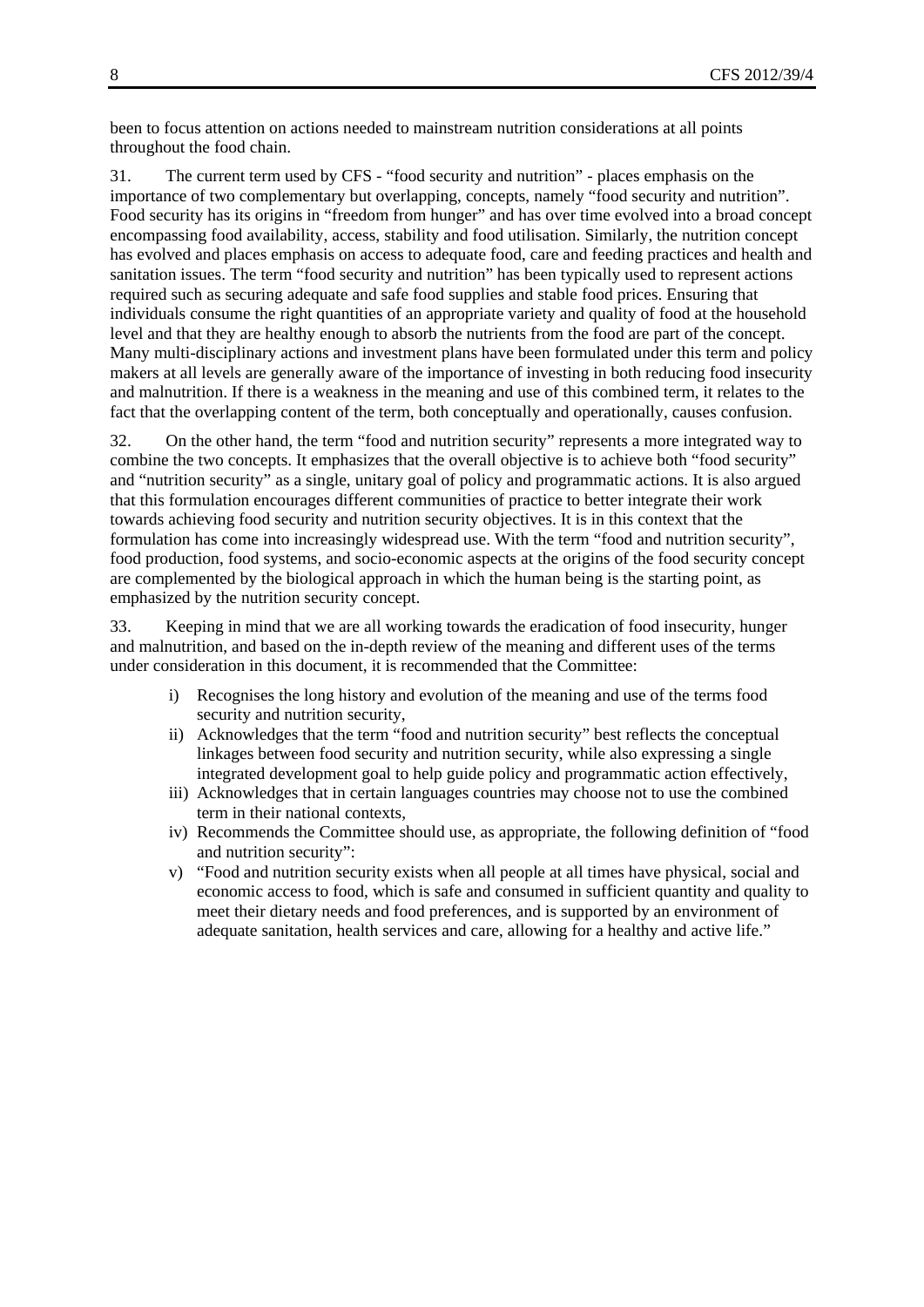# **ANNEX I: KEY TERMS**

#### **Food**

For people, food is what they eat. For policy makers, food is any substance intended for human  $\overline{\text{consumption}}^1$ .

## **Nutrients**

Nutrients are the substances and chemical elements and compounds that food contains. They make us grow, maintain our bodies in good repair, give us energy and keep us healthy. Those that are required in large quantities are classified as macronutrients (carbohydrates, fats and protein) and those required in only very small amounts but being essential as micronutrients (vitamins, minerals and trace elements). All foods contain at least one of the macronutrients, and most, though not all foods contain at least a few micronutrients. Essential micronutrients need to be consumed as the body cannot produce them on its own. For all nutrients, recommendations for daily intake and safe levels of intake exist.

#### **Dietary Energy**

Dietary energy is supplied by all the macronutrients (carbohydrates, fats and protein) and is measured in terms of calories, kilocalories or joules. It is essential to life because the body requires energy to perform basic involuntary functions, as well as to carry out willed activity, be it work that is necessary for survival or activity that is undertaken for pleasure. When the quantity of dietary energy consumed is insufficient, people lose weight and when it is excessive, they gain weight.

#### **Balanced Diet**

A balanced diet is a diet that provides energy and all essential nutrients for growth and a healthy and active life. Since few foods contain all the nutrients required to permit the normal growth, maintenance and functioning of the human body, a variety of food is needed to cover a person's macro and micronutrient needs. Any combination of foods that provides the correct amount of dietary energy and all essential nutrients in optimal amounts and proportions is a balanced diet.

#### **Hunger**

Nutritionists have estimated the amount of dietary energy that people of different ages and sex with different activity levels in different cultures require to maintain a healthy and active life. When people do not have access to the amount of dietary energy needed for their normal level of activity, they feel hungry. If the situation persists over a longer time, it leads to undernutrition. Chronic energy deficiency can lead to a reduction in physical activity, weight loss or both. In severe forms, chronic energy deficiency can lead to wasting and eventually death. Hunger is not synonymous with malnutrition or undernutrition, but there are overlaps between these two.

#### **Famine**

Famine is defined as extreme scarcity of food, resulting in acute hunger that affects a specific population group in a defined geographic area. It usually results in starvation and death of part of the affected population.

## **Nutrition**

1

 $1$  The Codex Alimentarius defines food as "any substance, whether processed, semi-processed, or raw, which is intended for human consumption, and includes drink, chewing gum and any substance which has been used in the manufacture, preparation or treatment of "food" but does not include cosmetics or tobacco or substances used only as drugs." (Codex Alimentarius Commission, Procedural Manual, 11th edition).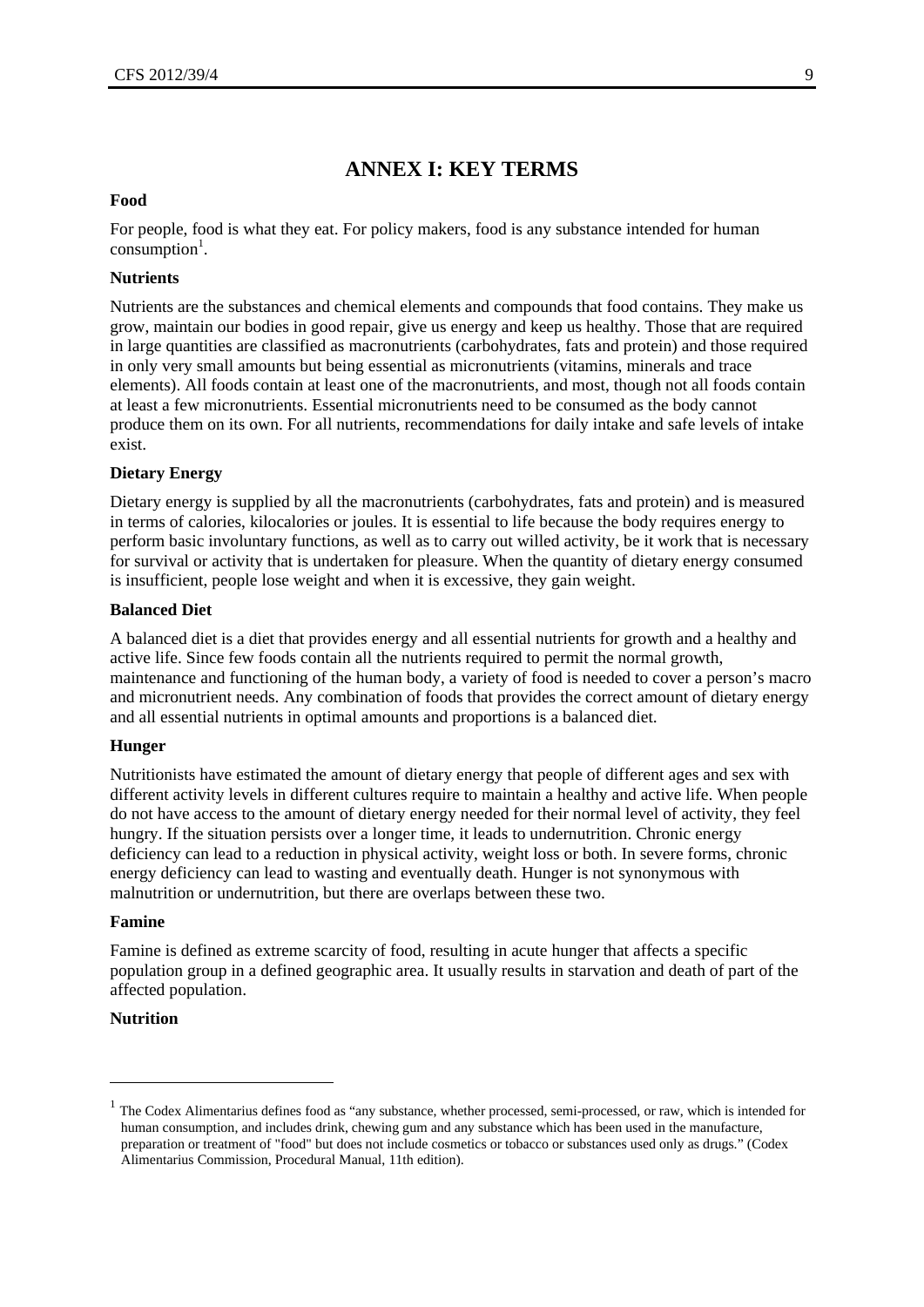Nutrition is the consequence of the intake of food and the utilization of nutrients by the body. Good nutrition produces a healthy physical and physiological condition. It is secured when food intake, absorption and utilization provide all essential nutrients in required amounts. Poor nutrition produces an unhealthy physiological condition and is caused by lack of physical, economic, social or physiological access to the right amounts of dietary energy and nutrients. Consequences of poor nutrition can be impaired physical and mental development, reduced immunity, increased susceptibility to disease, decreased ability to do work and reduced productivity. Since parasites, poor hygiene and diseases can compromise a person's ability to absorb and biologically utilize the nutrients consumed, a safe food supply, clean drinking water, a sanitary environment, adequate health, education and care are essential for good nutrition, along with a balanced diet. Optimal nutrition supports development to obtain each individual's full genetic potential.

## **Malnutrition**

Malnutrition is defined as nutritional disorder in all its forms and includes both undernutrition and overnutrition. It relates to imbalances in energy, and specific macro and micronutrients- as well as in dietary patterns. Conventionally, the emphasis has been in relation to inadequacy, but it also applies to both excess and imbalanced intakes. Malnutrition occurs when the intake of essential macro- and micronutrients does not meet or exceeds the metabolic demands for those nutrients. These metabolic demands vary with age, gender and other physiological conditions and are also affected by environmental conditions including poor hygiene and sanitation that lead to food- as well as waterborne diarrhoea (WHO Global Nutrition Policy Review). When micronutrient malnutrition occurs in persons who are of a normal weight or who are overweight or obese, it is sometimes referred to as hidden hunger. Hidden hunger often has no visible warning signs, leaving sufferers unaware of their dietary deficiency and its potentially adverse impact on their health. Pregnant and lactating women have additional specific needs. The additional food needed during pregnancy and lactation is critical to ensuring adequate nutrient intake sufficient in both quantity and quality for fetal growth and production of breast milk. Maternal undernutrition at this stage can lead to intrauterine growth retardation and low concentrations of certain nutrients in breast milk. Malnutrition is especially serious for infants during the first 1000 days of life (from conception through the age of two), and for young children and has largely irreversible long-term effects on the ability of children to grow and learn, and to develop into productive adults later in life. This can restrict the development potential of whole societies and nations, and create a costly and continuing health and humanitarian burden for the country.

#### **Nutritional status**

The nutritional status of a person can be measured by different methods, such as anthropometry, biochemical, clinical assessment and dietary intake methods. Anthropometry is the method commonly used. It can be defined as the measurement of physical dimensions and gross composition of the human body. The nutritional status of a person alone does not indicate the causes of this status.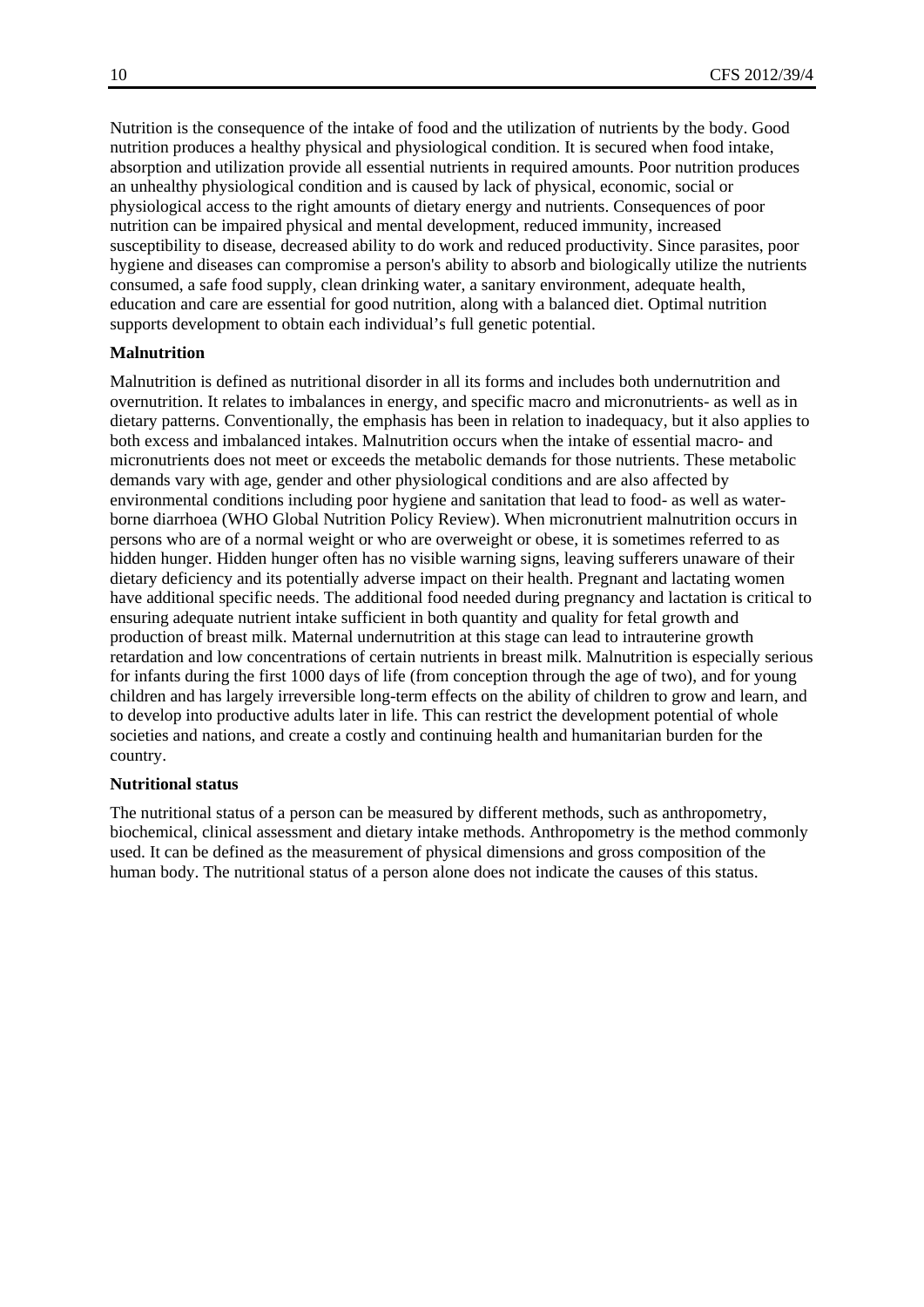# **ANNEX II: CHRONOLOGICAL LIST OF SEMINAL WORKS**

#### **1943**

*Declaration of the Hot Springs Conference*. Cited in FAO (1981). FAO: its origins, formation and evolution 1945–1981. Rome. Available online at: http://www.worldfooddayusa.org/?id=16367

#### **1945**

*Constitution of FAO: Preamble*. Cited in FAO (1981). FAO: its origins, formation and evolution 1945–1981. Rome. Available online at: http://www.fao.org/docrep/009/p4228e/p4228e00.htm

#### **1946**

FAO (1946). *First World Food Survey*. Rome.

#### **1948**

UN (1948). *Universal Declaration of Human Rights*. http://www.un.org/en/documents/udhr/

#### **1966**

UN (1966). *International Covenant on Economic, Social and Cultural Rights*. Adopted and opened for signature, ratification and accession by General Assembly resolution 2200A (XXI) of 16 December 1966. New York

#### **1975**

UN (1975). *Report of the World Food Conference held in Rome in November 1974*. New York.

Joy, L. and Payne, P.R. (1975). *Food and Nutrition Planning*, Nutrition Consultants' Reports Series No. 35, ESN: CRS/75/351. FAO. Rome.

#### **1976**

UN Economic and Social Council (ECOSOC) (1976). *Institutional arrangement relating to nutrition*, Statement of the Administrative Committee on Co-ordination, New York. Available online at:

http://www.unscn.org/files/mandate/ECOSOC\_statement\_re\_SCN\_E5805\_April\_1976.pdf

UN ECOSOC (1976). Food Problems, Institutional Arrangements Relating to Nutrition: State of the Administrative Committee on Co-ordination. ECOSOC E/5805, 28 April 1976.

#### **1977**

UN ECOSOC (1977). Institutional Arrangements Relating to Nutrition. Supplementary statement by the Administrative Committee on Co-ordination. ECOSOC E/5968, 26 April 1977.

## **1981**

Sen, A. (1981). *Poverty and Famines: An Essay on Entitlement and Deprivation*. Oxford: Clarendon Press, New York: Oxford University Press.

#### **1983**

FAO (1983). Committee on World Food Security (CFS 83/4): *Director-General's Report on World Food Security: A Reappraisal of the Concepts and Approaches*. Rome.

#### **1986**

World Bank (1986). *Poverty and Hunger*. Washington D.C.

#### **1990**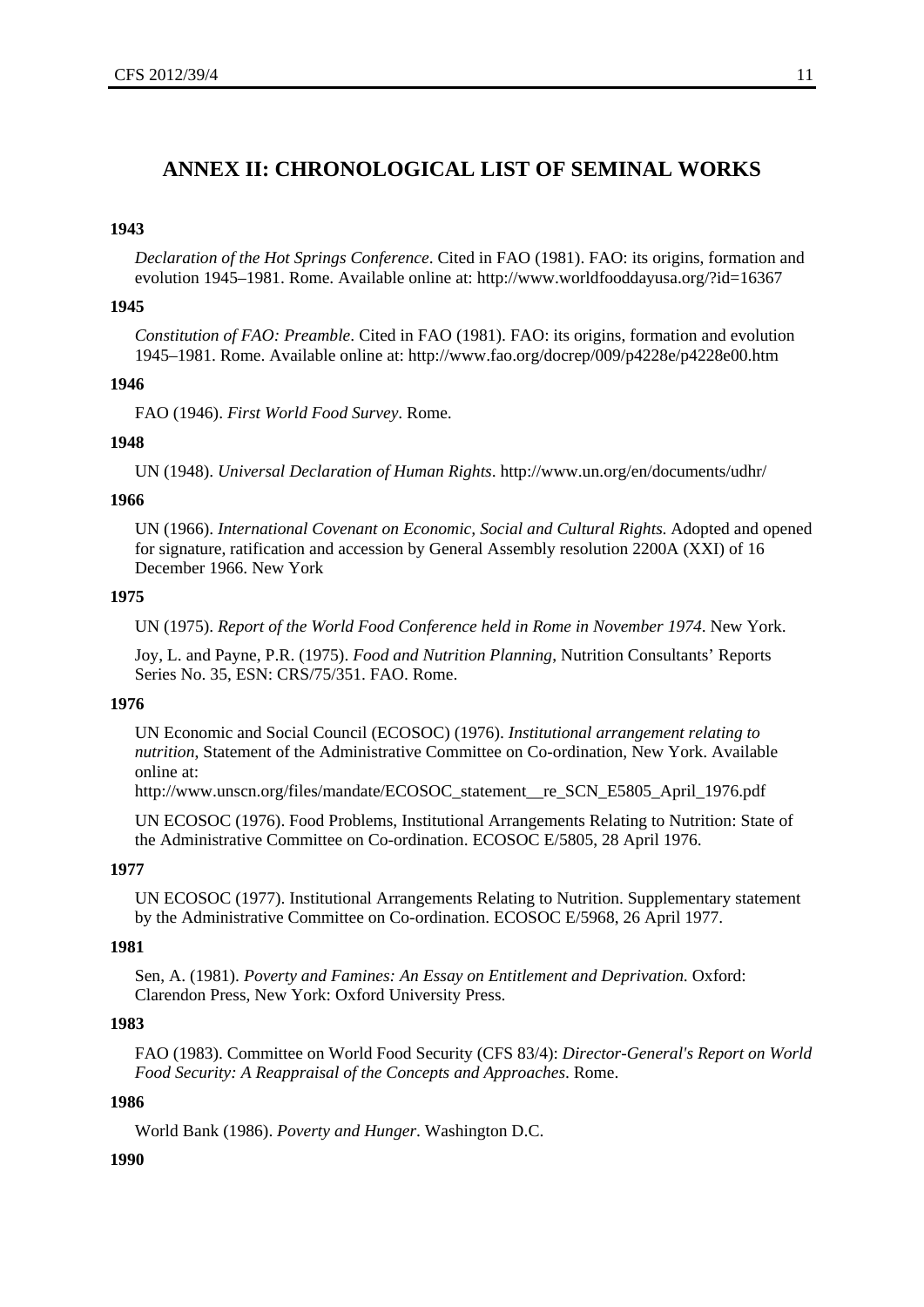UNICEF (1990). "*Conceptual Framework of Malnutrition*" in *Strategy for Improved Nutrition of Children and Women in Developing Countries* – A UNICEF Policy Review. New York.

#### **1992**

Chambers, R. and Conway, G.R. (1992*). Sustainable rural livelihoods: practical concepts for the 21st century*. Institution of Development Studies. Brighton.

FAO and WHO (1992). International Conference on Nutrition - *World Declaration and Plan of Action for Nutrition.* Rome. December 1992

IFAD/UNICEF (1992). *Household Food Security: Concepts, Indicators, and Measurements. A Technical Review*. By S. Maxwell and T. Frankenberger.

USAID (1992). *USAID Policy Determination – Definition of Food Security*. PD-19 April 13, 1992. Washington D.C.

#### **1995**

Quisumbung, A.R. et al. (1995). *Women: The Key to Food Security*. IFPRI Food Policy Report. Washington D.C. Cited in Kennert, K., ed., 2005. *Achieving Food and Nutrition Security*. InWEnt Feldafing. GTZ Eschborn and DWHH Bonn.

#### **1996**

FAO (1996). *The Sixth World Food Survey*. Rome.

FAO (1996). *Rome Declaration on World Food Security and World Food Summit Plan of Action*. Available online at: http://www.fao.org/DOCREP/003/W3613E/W3613E00.HTM

## **1998**

FAO (1998). CFS: 98/5. 24th Session. *Guidelines for National FIVIMS: Background and Principles*. Rome.

Frankenberger T. and McCaston. M. (1998). *From Food Security to Livelihood Security: the Evolution of Concepts*. CARE USA. Atlanta.

WHO (1998) Technical Report Series 880. Preparation and use of food-based dietary guidelines. Joint FAO/WHO consultation, Nicosia 1995

## **1999**

UN ECOSOC (1999). Committee on Economic, Social and Cultural Rights. *The right to adequate food*. (Art.11): 12/050/99.E/C.12/1999/5, CESCR General Comment 12. Geneva.

FAO (1999). "Commonly used terms," p. 11 in SOFI. State of Food Insecurity in the World (SOFI). Rome.

#### **2000**

DFID (2000). *Proceeding from the Forum on operationalizing sustainable livelihoods approaches.* Siena, 7-11 March 2000.

FAO (2000). *The State of Food and Agriculture: Food Security and Nutrition in the Last 50 Years*. Rome.

Gross R., et al (2000). T*he four dimensions of food and nutrition security: definitions and concepts.* GTZ version, April 2000. Available online at: FAO, InWent http://www.foodsec.org/DL/course/shortcourseFA/en/pdf/P-01\_RG\_Concept.pdf

#### **2002**

FAO and WHO (2002) *Codex Alimentarius Commission, Procedural Manual 11th edition*.

## **2003**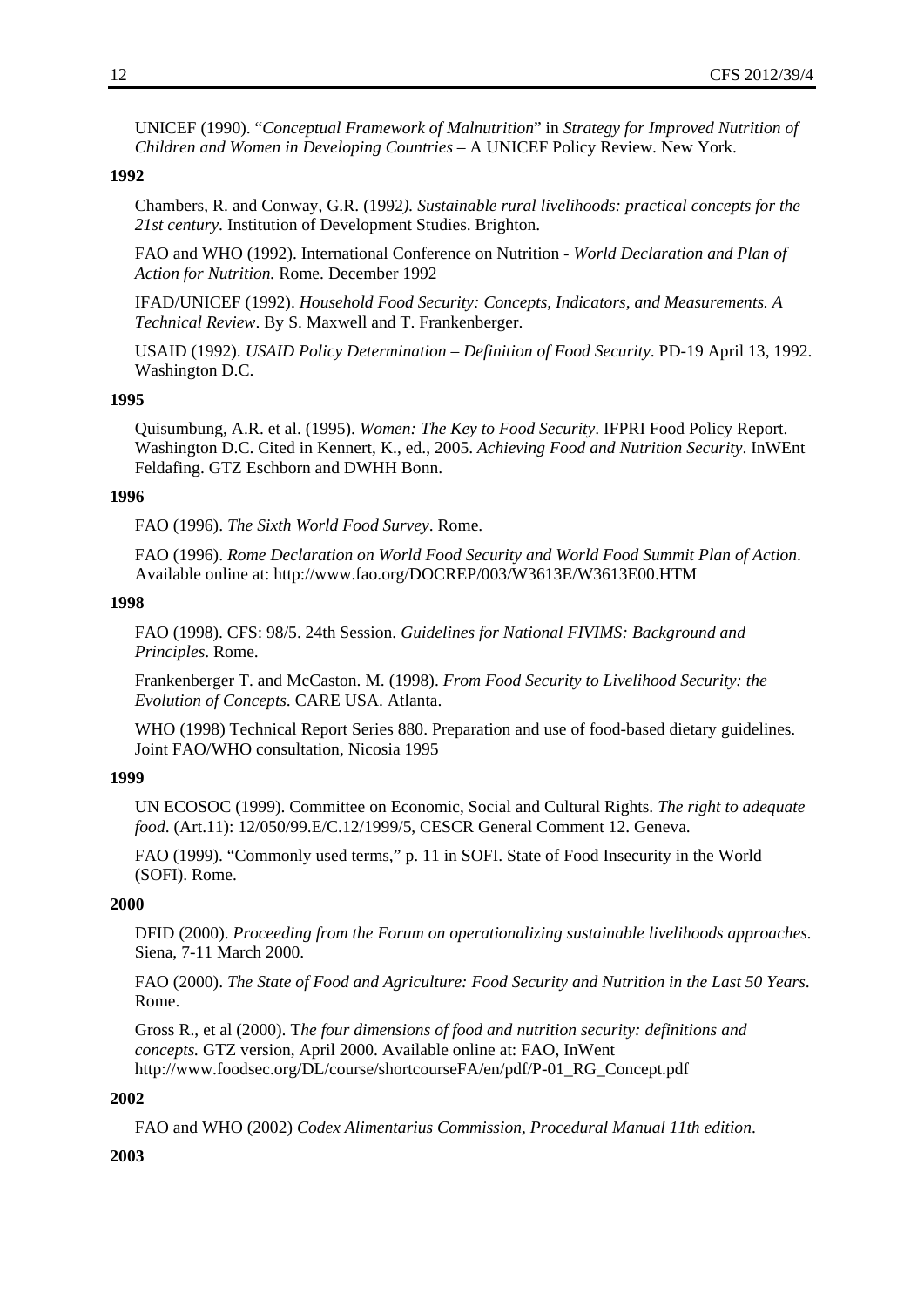FAO (2003). *Measurement and Assessment of Food Deprivation and Undernutrition*. FIVIMS International Scientific Symposium. June 2002. Rome.

FAO (2003). "Food security: concepts and measurement" *Trade Reforms and Food Security*, Chapter 2. Rome.

WHO (2003) Technical Report Series 916. Diet, nutrition and the prevention of chronic diseases. Joint WHO/FAO expert consultation, Geneva 2003.

#### **2004**

IFPRI (2004). "*Africa's Food and Nutrition Security Situation: Where Are We and How Did We Get Here?*" By Todd Benson. Chapter 2 in *Food and Nutrition Security*. IFPRI 2020 Discussion Paper 37. Washington D.C.

WFP (2004). "*Food for Nutrition: Mainstreaming Nutrition in WFP*"(WFP/EB.A/2004/5-A/1).

#### **2005**

FAO (2005). *Family Nutrition Guide*. Available online at: http://www.fao.org/docrep/007/y5740e/y5740e06.htm#bm06.1).

FAO (2005). *Voluntary Guidelines to support the progressive realization of the right to adequate food in the context of national food security*. Adopted by the 127th Session of FAO Council, November 2004. Rome.

#### **2006**

FAO (2006). *Policy Brief, Issue 2: Food Security. Rome*.

Shakir (2006). *Repositioning Nutrition as Central to Development*. Washington D.C. World Bank.

UN-SCN (2006). *Strategic Framework 2006-2010*, approved at the 33rd Session in March 2006.

WFP (2006). *Ending Child Hunger and Undernutrition Initiative: Global Framework for Action* (WFP/EB.2/2006/4-A).

WFP (2006). *World Hunger Series – Hunger and Learning*, WFP and Stanford University Press.

#### **2007**

FAO (2007): FAO Right to Food Web Site. Available online at: www.fao.org/righttofood

FAO (2007) *Guide on Legislating for the Right to Food.* Available online at: http://www.fao.org/righttofood/publi09/guide\_on\_legislating.pdf).

WFP (2007): World Hunger Series – Hunger and Health, WFP and Earthscan.

WFP (2007): Global Framework for Action - Ending Child Hunger and Undernutrition Initiative - Global Framework for Action Addendum (WFP/EB.1/2007/5-A/Add.1).

#### **2008**

UNICEF (2008). *Food prices increases / Nutrition security: Action for Children*.

WFP (2008). WFP Strategic Plan 2008 – 2013 (WFP/2009/EB.A/3).

#### **2009**

CFS (2009). *Reform of the CFS, Final version*. CFS 35: 2009/2 Rev. 2. October 2009.

FAO (2009). *Declaration of the World Summit on Food Security*, WSFS 2009/2, 16 November 2009

Pinstrup-Anderson P. (2009)." *Food Security: definition and measurement*", pp. 5-7 in Food Security Vol. 1.

UNICEF (2009). *Tracking Progress on Maternal and Child Undernutrition*. New York.